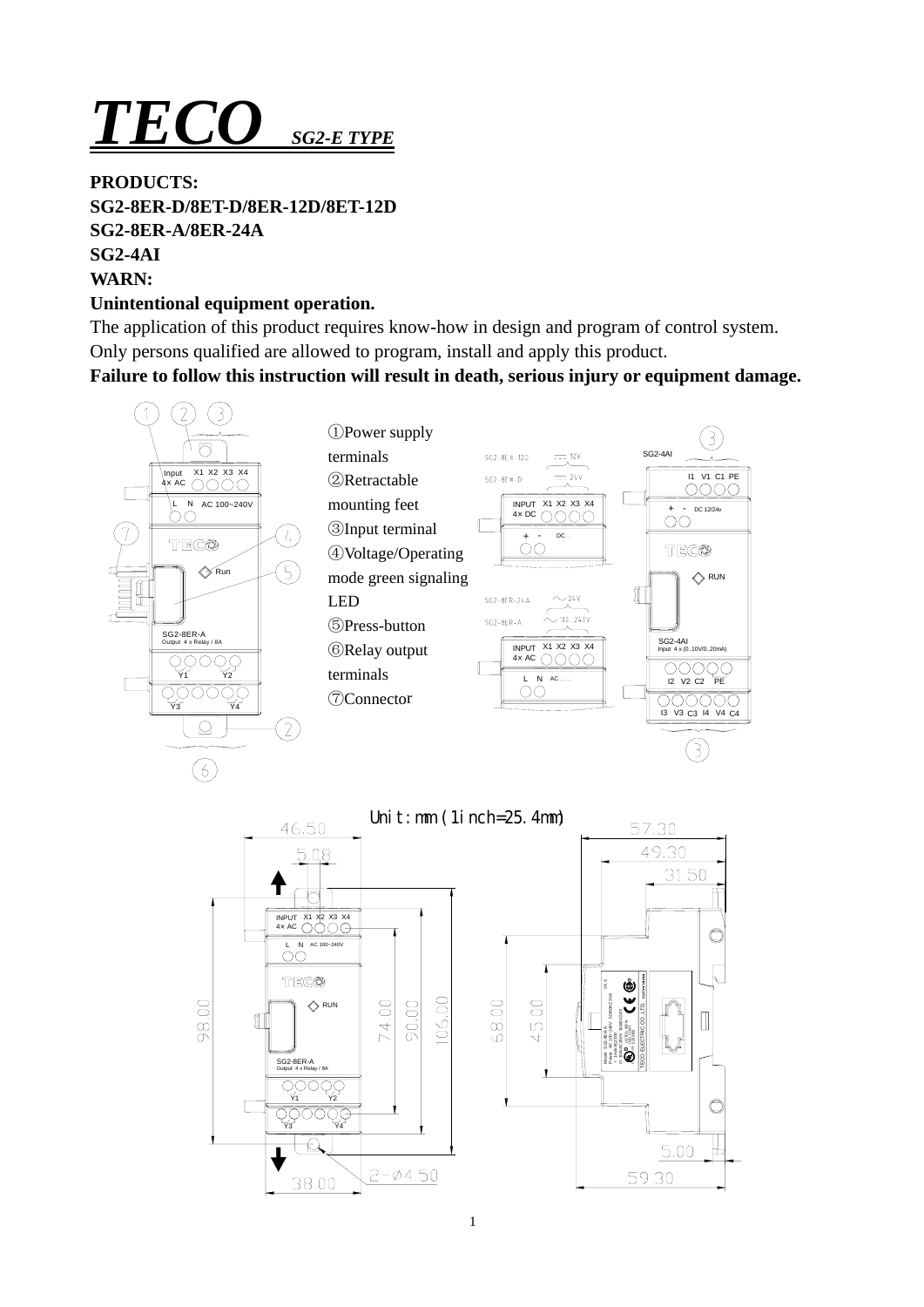





|  |                 |                   |         |          | $\sim$ mm |         |         |
|--|-----------------|-------------------|---------|----------|-----------|---------|---------|
|  |                 | mm <sup>2</sup>   | 0.141.5 | 0.140.75 | 0.142.5   | 0.142.5 | 0.141.5 |
|  |                 | AWG               | 2616    | 2618     | 2614      | 2614    | 2616    |
|  |                 |                   |         | ಿ ೧      |           |         |         |
|  |                 | $\varnothing$ 3.5 |         |          | Nm        |         | 0.6     |
|  | (0.14in)<br>(유) |                   | C       | lb-in    |           | 5.4     |         |
|  |                 |                   |         |          |           |         |         |

# **DANGER: HAZARDOUS VOLTAGE**

Cut off all power before maintenance.

**Electric shock will result in death or serious injury.**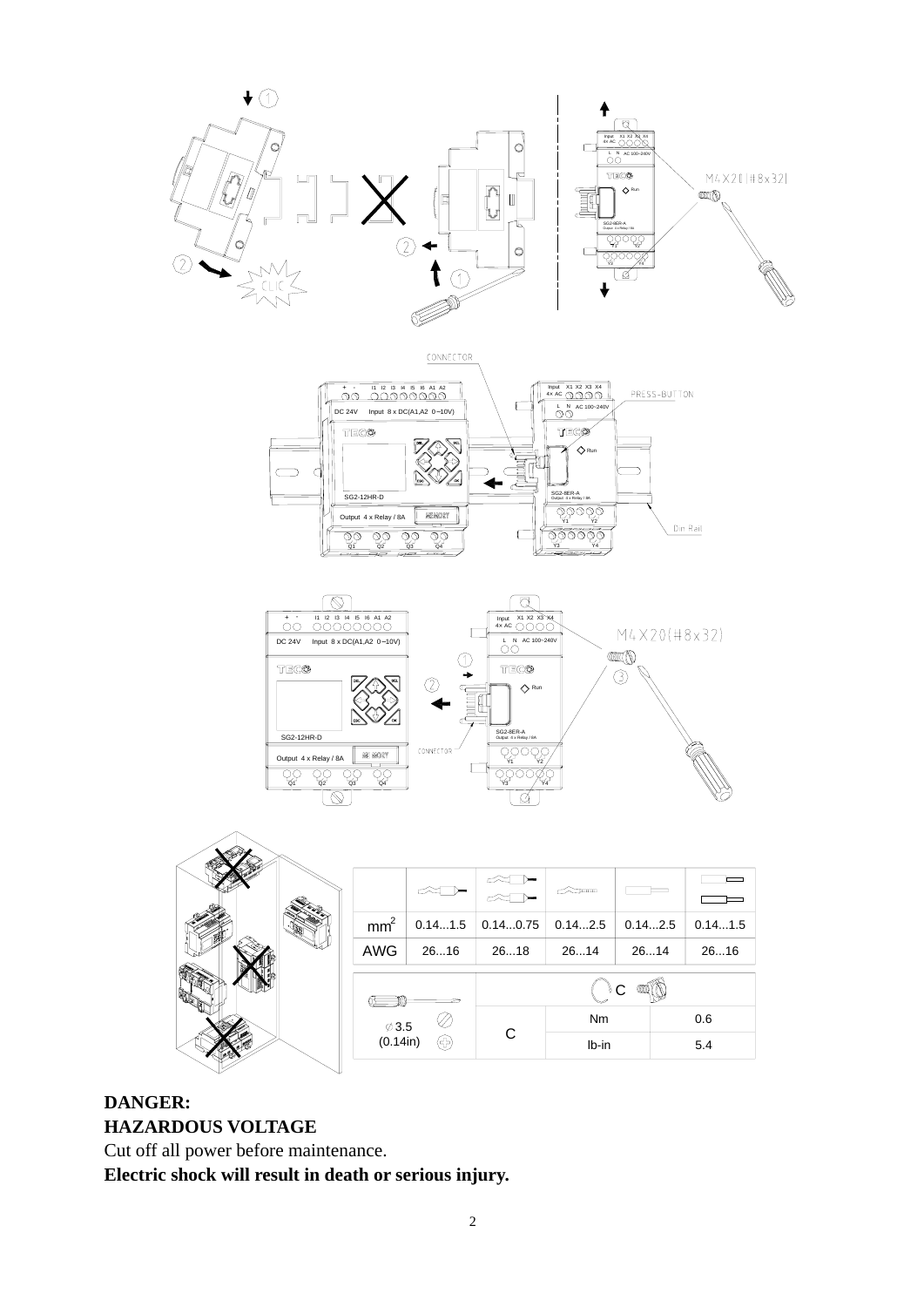#### **Input 12/24V DC:**



**Input 24V AC or 100…240V AC:**